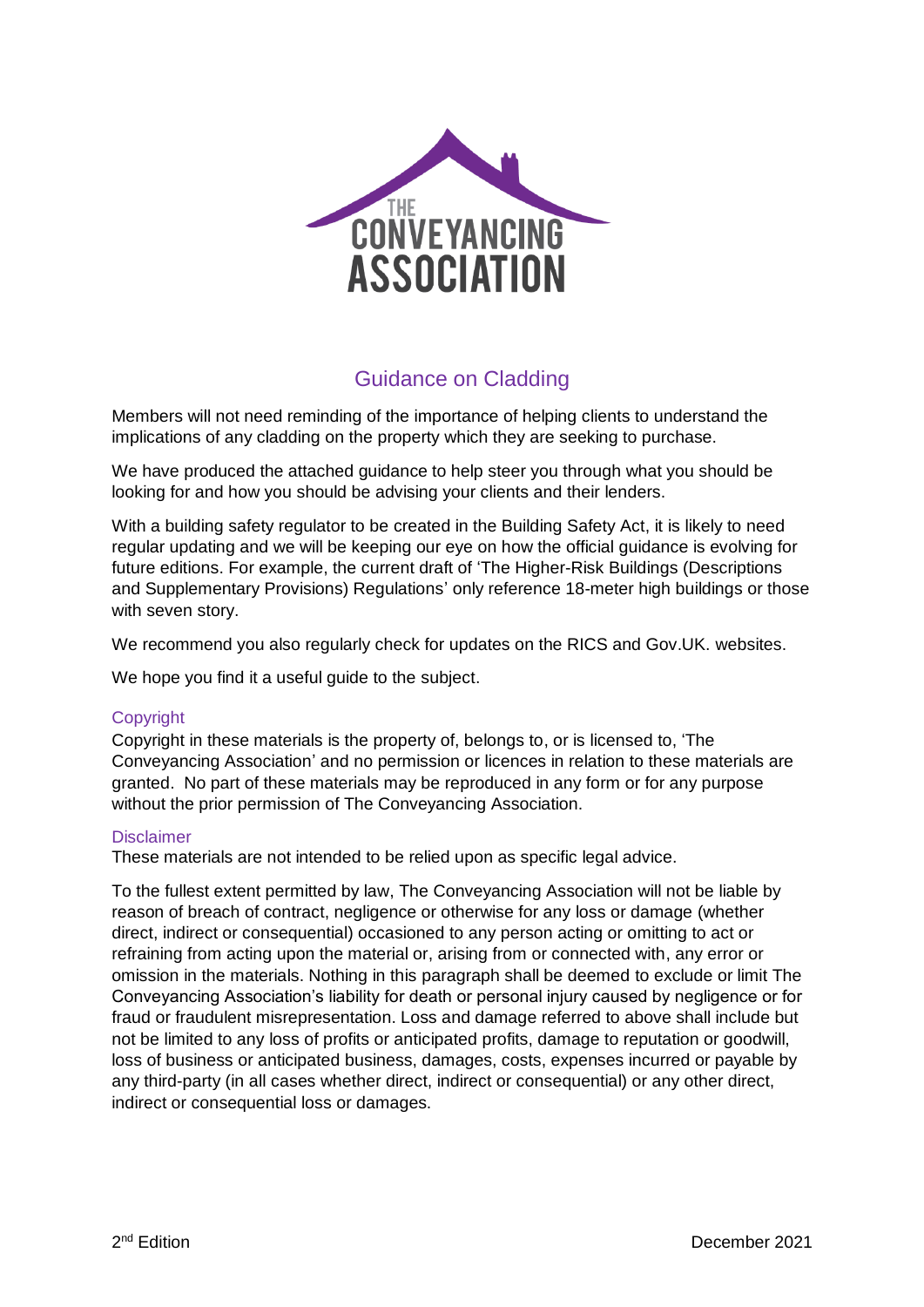# What is an External Wall System Form (EWS1 Form)?

The EWS1 Form was created by RICS, UK Finance and the Buildings Societies Association. The Department of Levelling Up, Housing and Communities were supportive of the approach and process when known as MHCLG.

The EWS1 process will require a fire safety assessment to be conducted by a suitably qualified and competent professional, delivering assurance for lenders, valuers, residents, buyers and sellers. See Annex for a list of suitably qualified professional bodies.

The EWS1 form is not a building safety certificate. The use of an EWS1 form is the way in which a valuer can seek expert opinion on whether a building will need remediation work that is likely to affect the value of the property (and the affordability of mortgage lending for the borrower).

The EWS1 form can be viewed [here.](https://www.rics.org/uk/news-insight/latest-news/fire-safety/cladding-qa/)

## When is an EWS1 Form required?

Not every building will require an EWS1 form. RICS publish guidance for valuers and included is criteria to help decide whether a particular building will need a EWS1 form; of course the lender's own lending policy will prevail.

The RICS criteria consider the height of the building, the type of cladding and (in some circumstances) how much of it there is on the building. There are also criteria relating to balconies and combustible material. There should be a rationale to justify the request for the EWS1 form.

RICS do not envisage residential in scope buildings of one to three storeys in height requiring an EWS1 form, unless the type of occupation of the building significantly increases risk to life in the event of a fire e.g. a care home with elderly people which could not be evacuated quickly and which will necessitate remediation works that will materially affect value.

Some lenders require the EWS1 at any height and if a building is wrapped entirely in cladding, certainly Aluminium Composite Material (ACM) and High Pressure Laminates (HPL), then at any height the EWS1 will be requested.

The RICS position can be seen [here.](https://www.rics.org/uk/news-insight/latest-news/fire-safety/cladding-qa/)

### Why is an EWS1 Form required?

The EWS1 form is designed to be used for residential properties such as blocks of flats (including those owned by housing associations and social housing providers as well as privately owned), student accommodation, dormitories, assisted living, care homes and Houses in Multiple Occupation (HMOs).

The EWS1 form is not specifically designed for use of short-term accommodation such as hotels. EWS1 does, however, apply to an entire building or block so where required, may also be relevant to mixed use.

The EWS1 process, and resulting form, is a set way for a building owner to confirm that an external wall system on residential buildings has been assessed for safety by a suitable expert, in line with Government guidance.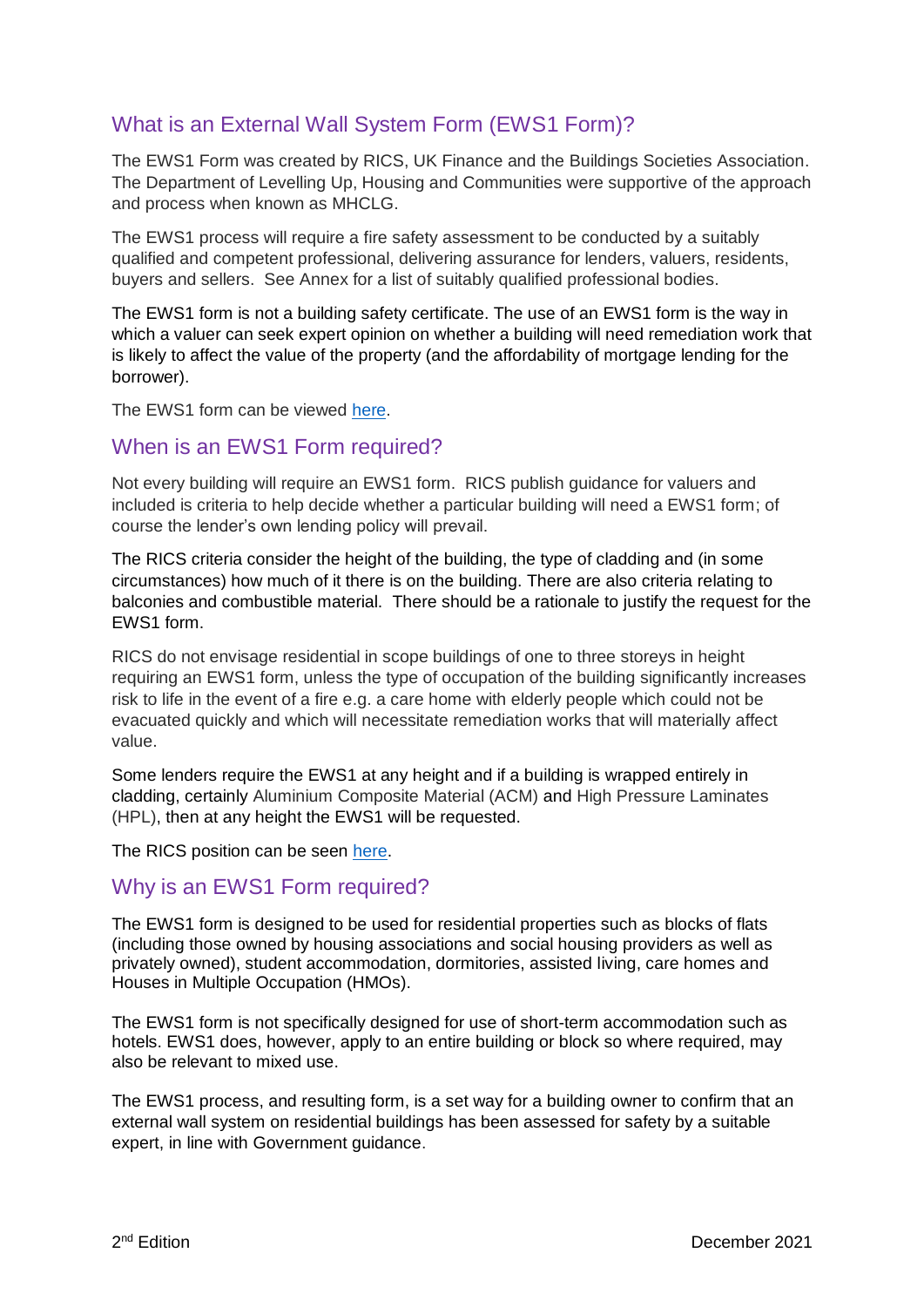Government has directed in its [building safety programme](https://www.gov.uk/guidance/building-safety-programme) that ACM external wall systems, in certain circumstances, are to be removed from residential tall buildings.

They also introduced guidance (see MHCLG Advice Note 14) for circumstances where there are other potentially combustible materials on existing tall buildings.

These include but are not limited to: Metal Composite Materials (MCM) faced with other metals such as zinc, copper, and stainless steel; HPL; and rendered insulation systems.

The review of the Building Regulations is ongoing and you should keep abreast of developments.

<https://www.gov.uk/guidance/building-safety-programme>

## What is the EWS1 Process?

A pro-forma, EWS1 has been created to be provided to the valuer and lender during the valuation process. The EWS1 form is a clear and transparent pro-forma completed by a competent fire safety expert, on behalf of the building owner, who will advise whether works are required.

Due to legislative differences in Scotland, factors (property managers) need majority approval from individual flat owners to obtain the EWS1. To ensure safety of occupation and ability to buy and sell, flat owners should speak with their factors to discuss how to resolve obtaining the EWS1 form and avoid duplication per block.

The EWS1 form will indicate the opinion of the fire expert based on the following options:

OPTION A – Where external wall materials are unlikely to support combustion

A1 - There are no attachments whose construction includes significant quantities of combustible materials.

A2 - There is an appropriate risk assessment of the attachments confirming that no remedial works are required.

A3 – Where neither of the above two options apply, there may be potential costs of remedial works to attachments.

OPTION B – Where combustible materials are present in external wall

B1 – The expert concluded that in their view the fire risk is sufficiently low that no remedial works are required.

B2 – The expert has concluded that an adequate standard of safety is not achieved and has identified to the client organisation the remedial and interim measures required (documented separately).

### Limitation of liability:-

It is likely lenders will provide standard paragraphs for you to use when you either request or have sight of an EWS1 form. You should use the following phrase where this is not available to you. This will allow the borrower to understand your role and responsibilities: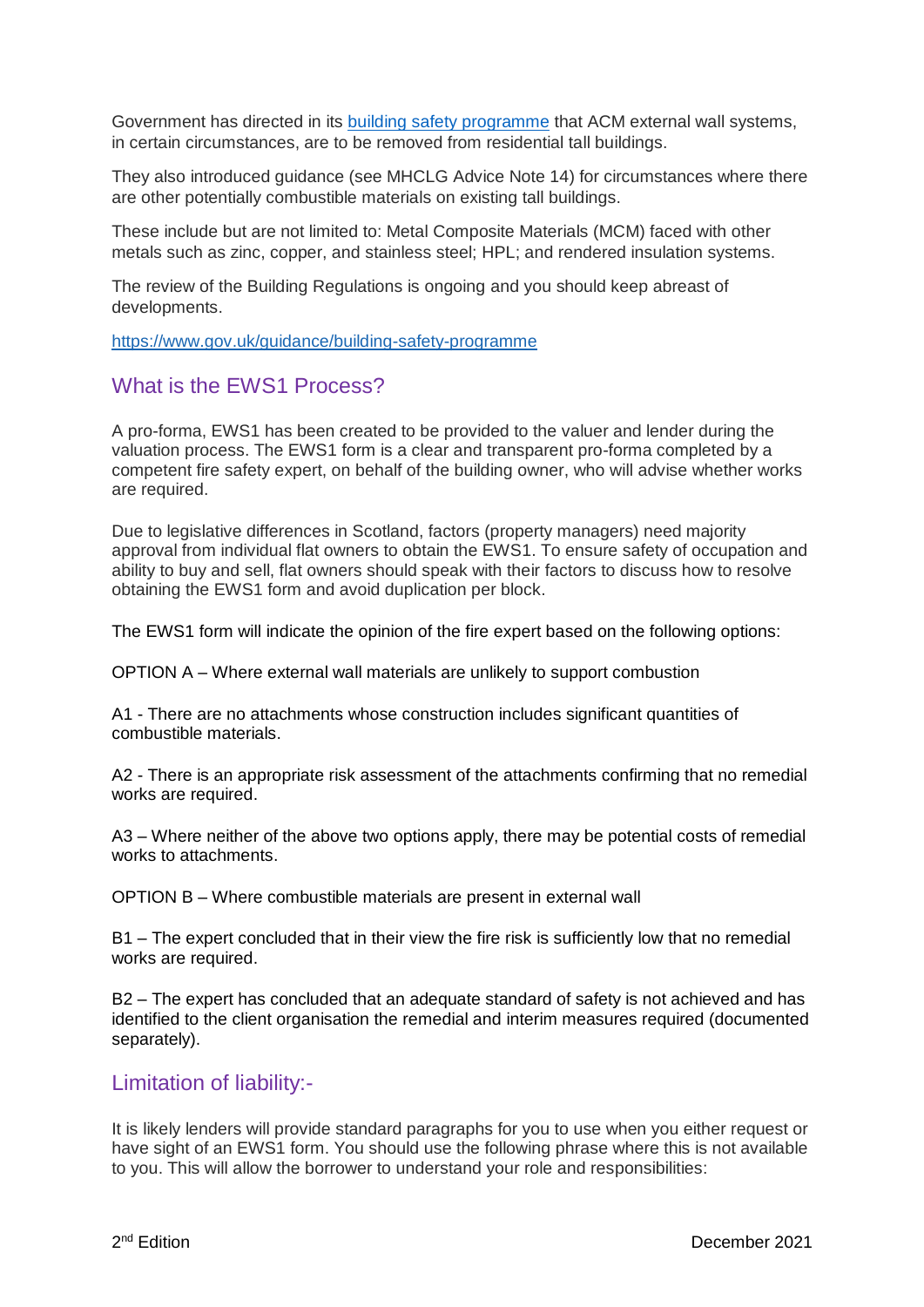*In arriving at the valuation for mortgage purposes, your mortgage lender and the mortgage lender's appointed valuer (where applicable), we have relied on the EWS1 form in good faith by a professionally qualified third party. There is however no liability to the lender, the valuer or to you, the borrower, for any losses or potential losses arising directly and solely from the valuation being provided in reliance upon the EWS1 form. If you require further information then please seek independent advice prior to legal commitment to purchase.*

## What is the conveyancer's role?

Check the property particulars and ask your client whether there is some form of combustible cladding or combustible material on balconies. If there is, but the property is less than four storeys in height, then advise the client to check the impact of combustible cladding or combustible material on balconies on them.

If there is combustible cladding or combustible balconies and the property is over four storeys, recommend the client check whether the property has an external solid brick wall.

If the external wall is not solid brick, recommend to the client that an EWS1 Form should be obtained to check fire safety. If they are a seller then recommend they obtain one as soon as possible as their buyer will want to see it and work may be required.

If the EWS1 is provided with option A3 or B2 that the client will need to be advised of the potential risk and cost of remediation and provide their instructions.

# Conveyancer Checklist

- Refer to the [RICS fire safety](https://www.rics.org/uk/news-insight/latest-news/fire-safety/cladding-qa/) web pages for the latest guidance.
- Check whether an EWS1 is required.
- Obtain copy of the EWS1 form; the lenders and Fire Industry Association have created a [portal](https://buildingsafetyportal.co.uk/) which you can search.
- Check that the person who has completed the EWS1 is registered and that it has not been fraudulently signed.You can check that they appear on the relevant professional body's website – see the Appendix attached.
- If fire expert has selected Option A3 or B2 or remedial work is required:
	- o Ask the lease administrator for proposals for undertaking the works.
	- o Establish the cost and timescales of the works.
	- o Establish whether the cost of the works has still to be collected from the Lessees and if so put the appropriate allowance on completion in place for the costs due from the incoming lessee.
	- $\circ$  Establish whether the insurer has had sight of the EWS1 form and proposals and whether it impacts the insurance cover.
	- $\circ$  Ensure that the client and any applicable lender are aware of the proposals and wish to proceed.

NB the conveyancer should be clear that they are not an expert and do not accept liability if the EWS1 form is completely fraudulently or incorrect.

# Does the EWS1 Form have a shelf-life?

During the development of the form it was decided that it would be reasonable to refer to the EWS1 Form for five years after it was created. However, RICS recommends its members should request a new EWS1 Form if it is thought alterations have been made, such that the EWS1 Form may no longer provide a reasonable assessment of the external wall system and/or balcony.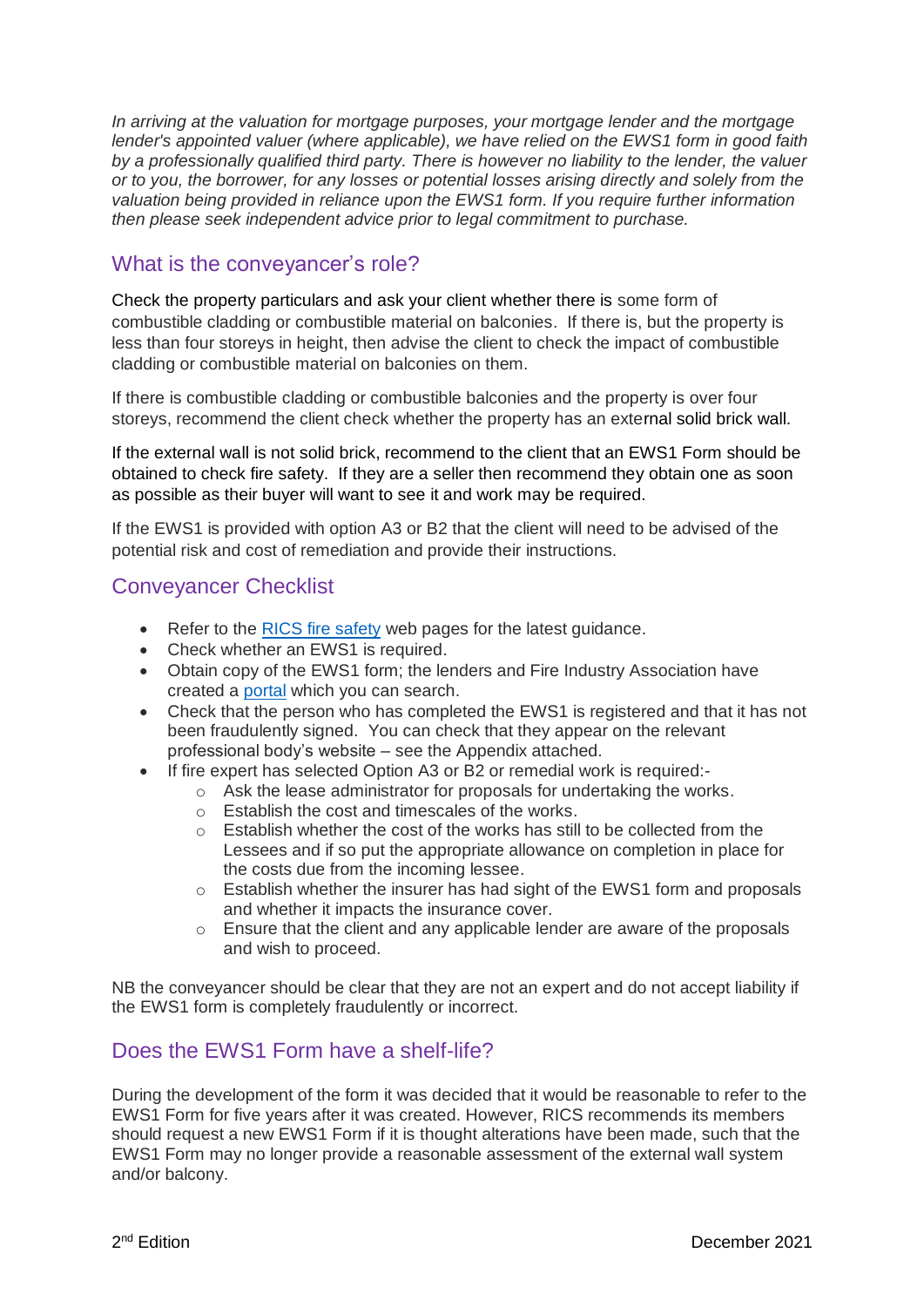# Who Completes an EWS1 Form?

The EWS1 form must only be completed by competent chartered professionals with suitable fire expertise. The valuer does not complete this form or select which option is suitable. The fire expert does this and it is for the fire expert to assess which option is most appropriate.

RICS Members and Firms with suitable fire expertise may be involved in the completion of an EWS1 Form.

## **Appendix -** List of Relevant Professional Bodies Able to Complete an EWS1

Those involved in the EWS1 process must have sufficient expertise to identify the relevant materials within the external wall and attachments and whether fire-resisting cavity barriers and fire stopping have been installed correctly if completing Option A of the Form, in addition, for Option B, expertise in the assessment of the fire risk presented by external wall materials.

### **For Option A**

The EWS1 form must be completed by a fully qualified member of a relevant professional body within the construction industry with sufficient expertise to identify the relevant materials within the external wall and attachments and whether fire-resisting cavity barriers and fire stopping have been installed correctly. However, this would not necessarily include the need for expertise in fire engineering.

The following list are bodies recognised in 2020 as operating in the built environment. This list is not exhaustive, nor does it constitute an endorsement or approval from RICS, UKF or BSA and other bodies with relevant expertise may be able to assist. Anybody instructing an EWS1 form must be satisfied that the signatory meets the requirements as described above.

Qualified members of:

- Architects Registration Board (ARB).
- Association of Consultant Approved Inspectors (ACAI).
- Chartered Association of Building Engineers (CABE).
- Chartered Institute of Architectural Technologists (CIAT).
- Chartered Institute of Building (CIOB).
- Chartered Institution of Building Services Engineers (CIBSE).
- Construction Industry Council Approved Inspectors Register (CICAIR).
- Institute of Clerks of Works and Construction Inspectorate (ICWCI).
- Institution of Civil Engineers (ICE).
- Institution of Fire Engineers (IFE).